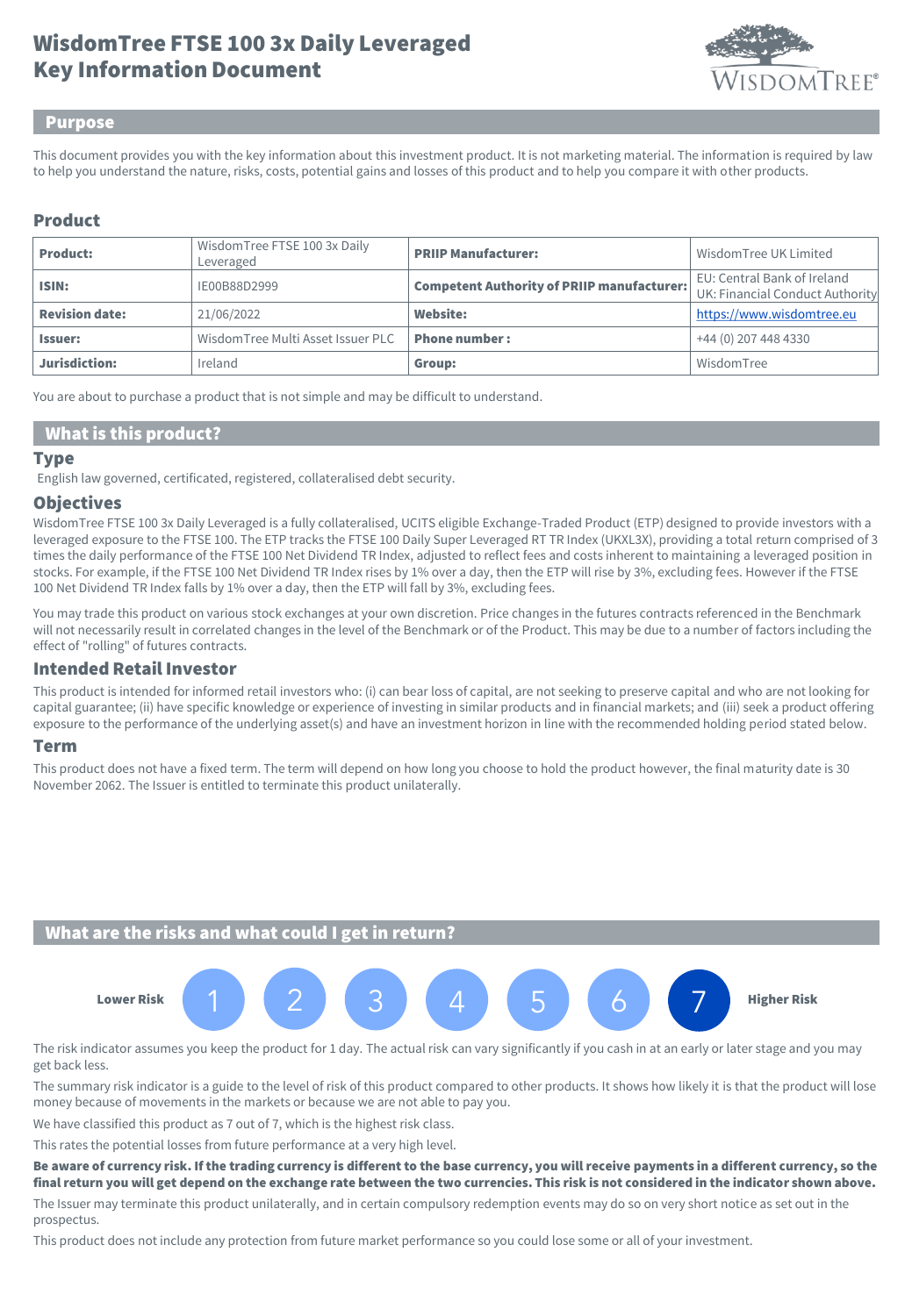# Key Information Document WisdomTree FTSE 100 3x Daily Leveraged



# Performance Scenarios

| <b>Recommended holding period: 1 day</b> |                                      |                          |  |  |
|------------------------------------------|--------------------------------------|--------------------------|--|--|
| <b>Investment £10,000</b>                |                                      |                          |  |  |
| <b>Scenarios</b>                         |                                      | If you exit after 1 day  |  |  |
| <b>Stress scenario</b>                   | What you might get back after costs  | £-                       |  |  |
|                                          | Average Annual Percentage Return (%) | $-100.00\%$              |  |  |
| <b>Unfavorable Scenario</b>              | What you might get back after costs  | £-                       |  |  |
|                                          | Average Annual Percentage Return (%) | $\overline{\phantom{a}}$ |  |  |
| <b>Moderate Scenario</b>                 | What you might get back after costs  | £4,877                   |  |  |
|                                          | Average Annual Percentage Return (%) | $-51.23%$                |  |  |
| <b>Favourable Scenario</b>               | What you might get back after costs  | £2,053                   |  |  |
|                                          | Average Annual Percentage Return (%) | $-79.47%$                |  |  |

This table shows the money you could get back over the recommended holding period, under different scenarios, assuming that you invest 10,000GBP.

The scenarios shown illustrate how your investment could perform. You can compare them with the scenarios of other products.

The scenarios presented are an estimate of future performance based on evidence from the past on how the value of this investment varies, and are not an exact indicator. What you get will vary depending on how the market performs and how long you keep the investment/product.

The stress scenario shows what you might get back in extreme market circumstances, and it does not take into account the situation where we are not able to pay you.

The figures shown include all the costs of the product itself, but may not include all the costs that you pay to your advisor or distributor. The figures do not take into account your personal tax situation, which may also affect how much you get back.

Market developments in the future cannot be accurately predicted. The scenarios shown are only an indication of some of the possible outcomes based on recent returns. Actual returns could be lower.

# What happens if WisdomTree Multi Asset Issuer PLC is unable to pay out?

The Issuer is a special purpose company. In case of a default by the Issuer, any claims made against the Issuer will be satisfied in order of the priority of payments set out in the conditions of the product. If the net proceeds from the enforcement of the secured property relevant to the product are not sufficient to meet all obligations and make all payments then due in respect of the securities, the obligations of the Issuer in respect of such securities will be limited to the net proceeds of realisation of the relevant secured property. In these circumstances you may suffer a loss if you cannot realise the full value of your investment.

#### What are the costs?

The Reduction in Yield (RIY) shows what impact the total costs you pay will have on the investment return you might get. The total costs take into account one-off, ongoing and incidental costs.

The amounts shown here are the cumulative costs of the product itself for one holding period. The figures are estimates and may change in the future.

## Costs over time

The person selling you or advising you about this product may charge you other costs. If so, this person will provide you with information about these costs, and show you the impact that all costs will have on your investment over time.

| $\blacksquare$ Investment £10,000 | If you exit after 1 day |
|-----------------------------------|-------------------------|
| Total costs                       | £0.42                   |
| Impact on return (RIY)            | $-0.01\%$               |